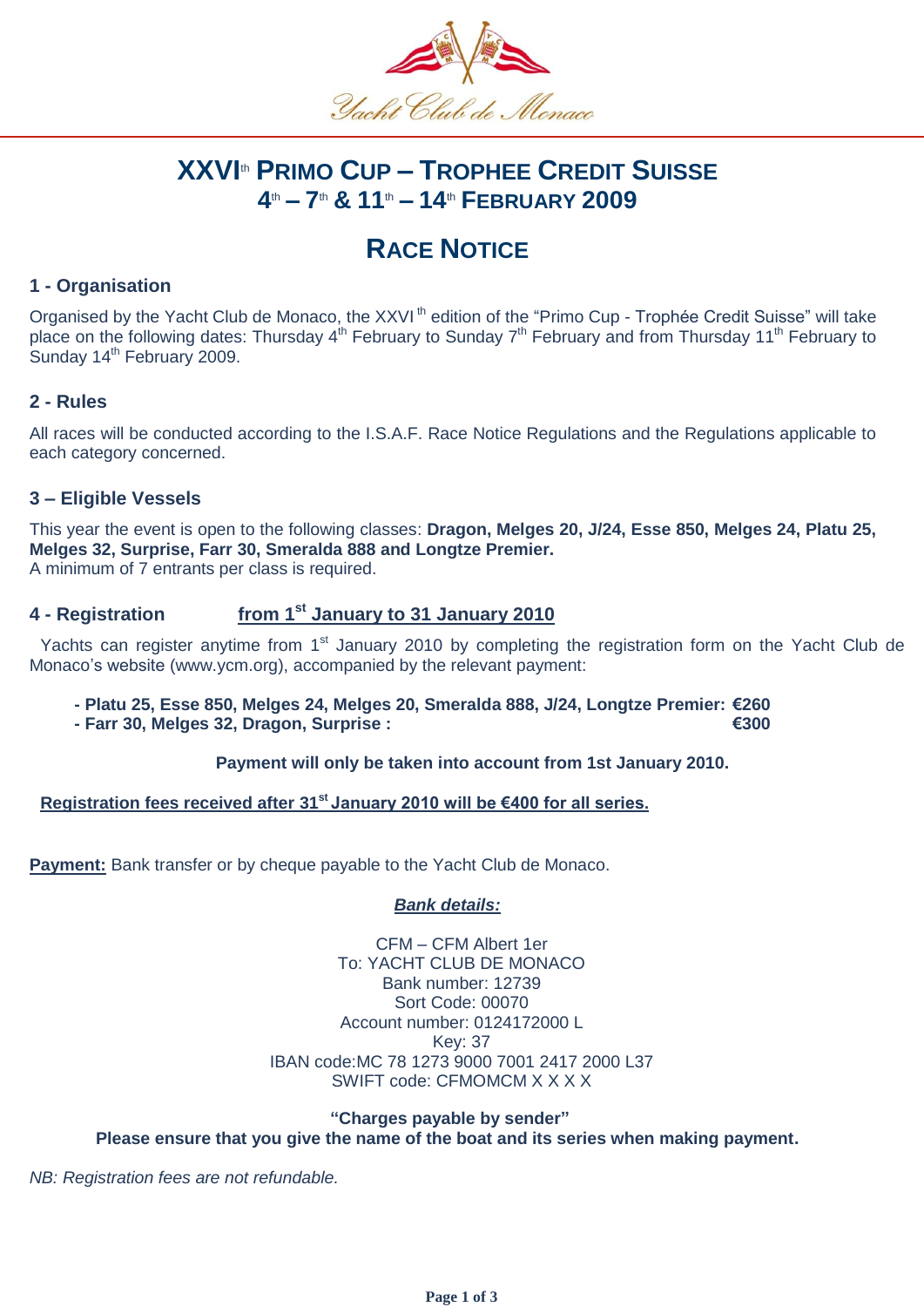

|                                    |                                                                      | <b>5 – Programme</b> (may be modified as a result of prevailing meteorological conditions)                                                                                                                        |
|------------------------------------|----------------------------------------------------------------------|-------------------------------------------------------------------------------------------------------------------------------------------------------------------------------------------------------------------|
|                                    | Monday 1 <sup>st</sup> February<br>9.00am to 12.00 noon Crane launch |                                                                                                                                                                                                                   |
|                                    | 2.00pm to 5.00pm                                                     |                                                                                                                                                                                                                   |
|                                    | Tuesday 2 <sup>nd</sup> February                                     |                                                                                                                                                                                                                   |
|                                    | 9.00am to 12.00 noon Crane launch<br>2.00pm to 5.00pm                |                                                                                                                                                                                                                   |
|                                    | <b>Wednesday 3rd February</b>                                        |                                                                                                                                                                                                                   |
|                                    | 1.00pm to 5.00pm<br>2.00pm to 5.00pm<br>5.30pm to 6.30pm             | 9.00am to 12.00 noon Registration confirmation and crane launch of Dragon class<br>Registration confirmation and crane launch of all classes<br>Dragon practice regatta<br>Happy Hour at the Yacht Club de Monaco |
|                                    | <b>Thursday 4<sup>th</sup> February</b>                              |                                                                                                                                                                                                                   |
|                                    |                                                                      | 8.00am to 12.00 noon Registration confirmation and crane launch of Esse 850, Melges 24, Melges 20,<br>Smeralda 888 and K650 classes                                                                               |
|                                    | 10.00am                                                              | First race for Dragon class                                                                                                                                                                                       |
|                                    | 5.30pm to 6.30pm<br>7.00 pm                                          | Happy Hour at the Yacht Club de Monaco<br>Welcome Cocktail for Dragon class                                                                                                                                       |
|                                    | Friday 5 <sup>th</sup> February                                      |                                                                                                                                                                                                                   |
|                                    | 10.00am                                                              | First race of the day for: Dragon, Esse 850, Melges 24, Melges 20, Smeralda 888 and<br>K650.                                                                                                                      |
|                                    | 5.30pm                                                               | Welcome Cocktail for all boat series                                                                                                                                                                              |
|                                    | Saturday 6 <sup>th</sup> February                                    |                                                                                                                                                                                                                   |
|                                    | 10.00am                                                              | First race of the day for: Dragon, Esse 850, Melges 24, Melges 20, Smeralda 888<br>and K650.                                                                                                                      |
|                                    | 5.30pm to 6.30pm<br>6.30pm                                           | Happy Hour at the Yacht Club de Monaco<br><b>ERI Pasta Party: Crew Party</b>                                                                                                                                      |
|                                    | Sunday 7 <sup>th</sup> February                                      |                                                                                                                                                                                                                   |
|                                    | 10.00am                                                              | First race of the day for: Dragon, Esse 850, Melges 24, Melges 20, Smeralda 888<br>and K650.                                                                                                                      |
|                                    | 5.30pm                                                               | Prize-giving<br>* * * *                                                                                                                                                                                           |
|                                    | <b>Wednesday 10th February</b>                                       |                                                                                                                                                                                                                   |
|                                    | 9.00am to 6.00pm                                                     | Registration confirmation and crane launch of Surprise class.                                                                                                                                                     |
|                                    | Thursday 11 <sup>th</sup> February                                   |                                                                                                                                                                                                                   |
|                                    |                                                                      | 8.00am to 12.00 noon Registration confirmation and crane launch of Platu 25, Longtze Premier, Mumm 30,<br>Melges 32 and J/24 classes.                                                                             |
|                                    | 10.00am                                                              | First race for: Surprise.                                                                                                                                                                                         |
|                                    | 5.30pm to 6.30pm                                                     | Happy Hour at the Yacht Club de Monaco                                                                                                                                                                            |
|                                    | Friday 12 <sup>th</sup> February<br>10.00am                          | First race for: Platu 25, Longtze Premier, Mumm 30, Melges 32, J/24 and Surprise                                                                                                                                  |
|                                    |                                                                      | classes.                                                                                                                                                                                                          |
|                                    | 5.30pm                                                               | <b>Welcome Cocktail</b>                                                                                                                                                                                           |
| Saturday 13 <sup>th</sup> February |                                                                      |                                                                                                                                                                                                                   |
|                                    | 10.00am                                                              | First race for: Platu 25, Longtze Premier, Mumm 30, Melges 32, J/24 and Surprise<br>classes.                                                                                                                      |
|                                    | 5.30pm to 6.30pm<br>6.30pm                                           | Happy Hour at the Yacht Club de Monaco<br><b>ERI Pasta Party: Crew Party</b>                                                                                                                                      |
|                                    | <b>Sunday 14th February</b>                                          |                                                                                                                                                                                                                   |
|                                    | 10.00am                                                              | First race for: Platu 25, Longtze Premier, Mumm 30, Melges 32, J/24 and Surprise                                                                                                                                  |
|                                    | 5.30pm                                                               | classes.<br>Prize-giving                                                                                                                                                                                          |